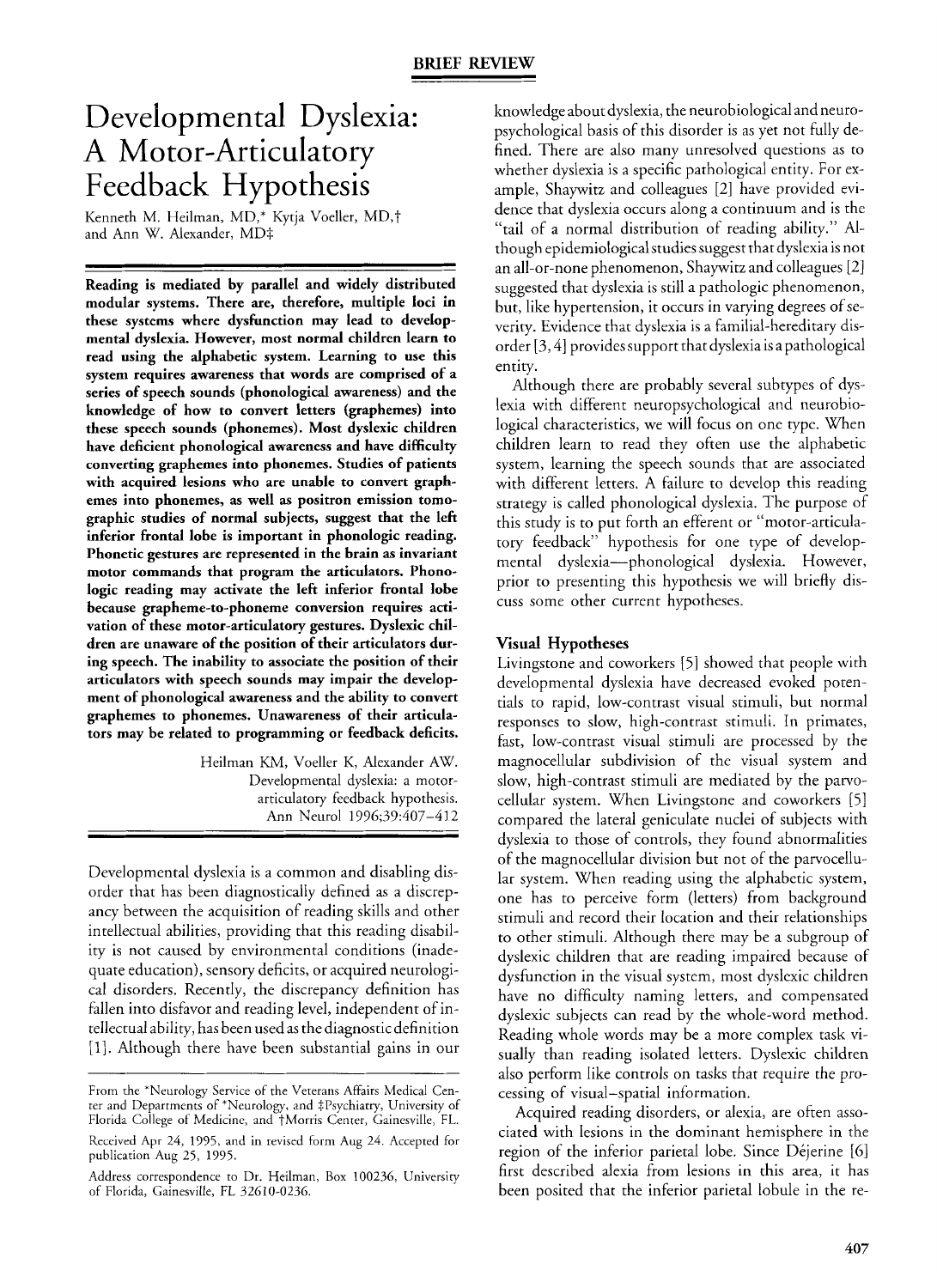gion of the angular gyrus contains the visual representations of learned words. Today these memory stores are called orthographic lexical representations and are posited to be stored in neuronal networks *[7].* Galaburda and his coworkers [8] performed autopsy studies on several dyslexic men whose brains showed cortical anomalies including dysplasia and ectopia in the region of the left inferior parietal lobule. In addition, Rumsey and associates [9] studied severely dyslexic men with positron emission tomography (PET) and found there was reduced activation in the left inferior parietal lobes in the region of the angular gyrus.

Dyslexia may not be a homogeneous disorder. Although these anatomic abnormalities in the temporal and parietal lobes may account for developmental dyslexia in some patients, we do not believe they can account for the dyslexia seen in all reading disabled children. Studies of acquired alexic subjects demonstrate that there are patients who have more difficulty reading irregular words (words that cannot be sounded out by using a letter-by-letter strategy) such as "yacht" than reading regular words such as "blanket" and nonsense words such as "flig." This acquired alexia is termed orthographic, lexical, or "surface" alexia. Although there may be children with this lexical form of developmental dyslexia, we are focusing our discussion on children who are unable to use the alphabetic reading system or phonological dyslexia.

## **Auditory Hypotheses**

Galaburda [10] demonstrated that people with dyslexia may have abnormalities in the auditory system that are similar to those found in the visual system. Because of their abnormalities in the magnocellular division of the medial geniculate nucleus, dyslexic children may have difficulties correctly perceiving low-contrast, complex sounds that require rapid discriminations. The perception and comprehension of speech does require rapid formant discriminations [11], and since the time of the report by Orton [12], it has been noted that dyslexic children often have associated speech and language disturbances. Although speech and language disturbances may be a contributory factor to developmental dyslexia, there are many dyslexic children who when learning to read have normal speech comprehension. For these children with normal speech comprehension, it would be difficult to understand how a defect in the auditory magnocellular system could fully account for their profound reading disorder. However, as we will discuss, learning to read may be aided by the development of phonological awareness, and phonological awareness may depend, in part, on the ability to hear words phoneme by phoneme. Defects in the auditory magnocellular system may impair this type of phonemic analysis.

Orton [I21 posited that dyslexia was related to a failure to establish left hemisphere dominance. On an unselected sample of autopsied brains, Geschwind and Levitsky [13] demonstrated that the posterior portion of the superior temporal lobe (the planum temporale) was often larger on the left side than it is on the right side. More recently, using selective hemispheric anesthesia and magnetic resonance imaging (MRI) scanning, Foundas and colleagues *1141* reported there was a close relationship between language dominance and asymmetries of the planum temporale. The planum temporale is part of the auditory association cortex and is probably synonymous with what has been termed Wernicke's area. Wernicke's area is critical in speech comprehension and appears to store lexical representations (the sound images of words). Galaburda and his co-workers [8] did postmortem studies of dyslexic men and also found dysplasia and ectopia in the posterior portion of the superior temporal lobe or in and around Wernicke's area. There was also a loss of the normal left/right asymmetry found in the planum temporale. Using MRI, several investigators have reported similar findings  $[15, 16]$ . However, as we discussed, many dyslexic children have normal speech comprehension. Therefore, a defect in an auditory input lexicon cannot fully account for the profound reading disturbance seen in some dyslexic individuals.

#### **Phonological Dyslexia**

There are patients who can read regular and irregular words much better than they can read nonwords. These acquired alexias are called phonological alexia and "deep" alexia depending upon whether the patient also makes semantic errors. Based on these studies of brain-damaged subjects, neuropsychologists have posited that there are a least two methods by which one can read, a lexical or whole-word method and a phonological method chat requires conversion of graphemes to phonemes.

A phoneme is defined as the smallest unit of speech that distingushes one word from another. In English there is not a direct correpondence between letters in the alphabet and speech sounds or phonemes. For example, the letters "th" make one phoneme. Some letters are not pronounced but rather influence the pronunciation of other letters. Therefore, the letter or letters that symbolize one speech sound are called graphemes. In the grapheme-to-phoneme conversion system, one breaks apart or parses words and then finds the speech sound that is associated with each letter or groups of letters. In phonological and deep alexia this system is impaired (see Friedman and co-workers [17] for a review). One cannot read irregular words such as "yacht" by using the grapheme-to-phoneme conversion system, but rather one has to derive the pronunciation by using the whole-word or lexical route. In lexical or surface alexia this whole-word route is impaired. If parietal dysfunction was inducing all cases of develop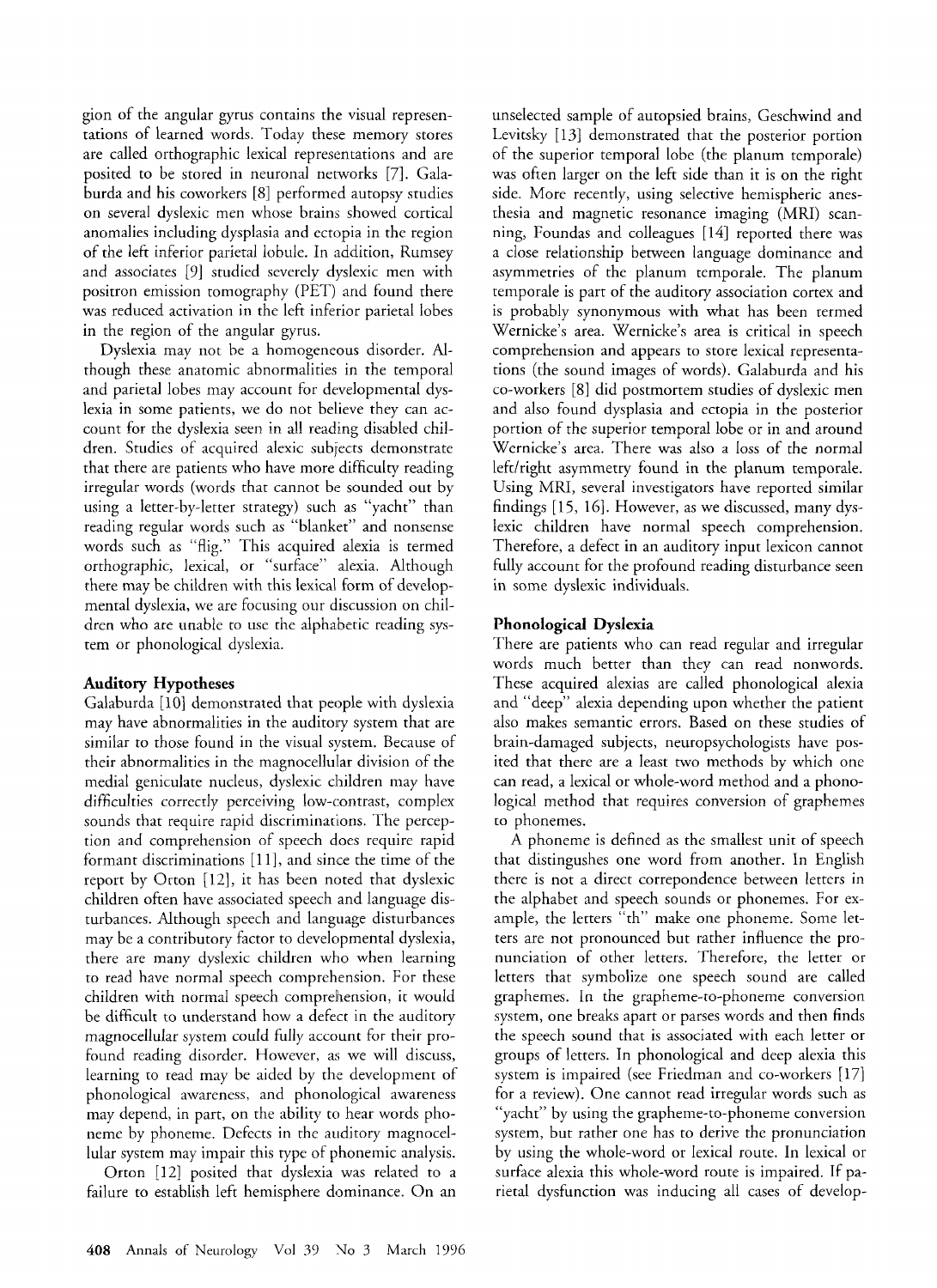mental dyslexia, then one would expect that readingdisabled children would have a lexical type of dyslexia. However, studies have demonstrated that most children with developmental dyslexia are impaired at nonword reading, which requires using the grapheme-tophoneme conversion route. Many dyslexic children do learn to read. The term compensated developmental dyslexia has been used to describe people who are able to eventually learn to read adequately but who have to use the whole-word or lexical system. Typically these patients may have persistent difficulty in reading nonwords. Patients with persistent or uncompensated dyslexia as adults, such as those studied with PET scans by Rumsey and colleagues [9], may not have been able to compensate because they have parietal (angular *gy*rus) dysfunction.

## **Motor-Articulatory Feedback Hypothesis**

We propose that when learning to read using the alphabetic system, one must learn to perform graphemeto-phoneme conversions and these conversions require activation of motor-articulatory gestures. In adults an acquired inability to read nonwords (phonological and deep alexia) may be associated with a variety of lesions, but one of the most common areas to be injured in these patients is the anterior perisylvian region, including the sensorimotor cortex, premotor areas, and the pars opercularis and triangularis (Broca's area), areas critical for articulation. That these anterior perisylvian areas are important in reading is supported by functional imaging studies that demonstrate when normal subjects read these anterior perisylvian areas become activated [18]. This activation can be seen even when the subject is reading silently. The activation in the left inferior frontal region is greater when reading nonwords ot pseudowords than when reading irregular words [19]. Further evidence that the anterior perisylvian region is important for grapheme-to-phoneme conversion comes from the study of an adult patient with a lesion in the anterior perisylvian region (Brodmann's area 6) who had reading epilepsy. The patient's seizures were provoked when the patient read using grapheme-to-phoneme transformations [ *201.* 

The concept that motor-articulatory gestures are important in perception is not a new one. There is an extensive literature on the motor theories of speech perception (see Sokolov [21], Liberman and Mattingly *[22]* for a review). The claim of this motor theory of speech perception is that the objects of speech perception are the intended articulatory gestures of the speaker. These gestures are represented in the brain as invariant motor commands that program the movements of the articulators. These articulatory gestures provide the basis for phonemic categories. Motor theories of speech perception propose that articulatory gestures are not only the elemental events of speech production but are also critical for speech perception. Therefore, to perceive a speech utterance one must perceive a specific pattern of intended gestures. According to Liberman and Mattingly *[22],* normally the conversion from the acoustic signal to articulatory gesture is automatic, the link being innately specified and, according to Sechenov (quoted by Sokolov [21]), muscular sensations produced by soundless movements of the tongue within the oral cavity result in the sound image of words being replaced by kinesthetic sensations.

The motor theory of grapheme-to-phoneme conversion shares some elements of the motor theory of speech perception. However, this link has to be learned rather than being innately specified. To read using the grapheme-to-phoneme conversion (alphabetic) system, one must know that words are comprised of a series of phonemes. Gleitman and Rozin *[23]* have noted that although spoken words can acoustically be broken into syllables, there is no indication of separate phonemes in the acoustic syllabic bundle. Based solely on the acoustic propertiesofspokenwords, it would bedifficult forachild to know that a spoken word (e.g., cat) has a series of phonemes. Therefore, before a child can learn to use the grapheme-to-phoneme conversion system, the child must first develop phonological awareness. The motor-articulatory feedback theory of speech perception may explain how one develops phonological awareness. According to this motor theory, the perception of spoken words is associated with the production of intended articulatory gestures. Therefore, for each phoneme in a word there is a new movement of the articulators. Awareness of the movements of the articulators would allow the child to parse a word into its component phonemes. If awareness of the position and movement of the articulatory apparatus is critical for phonemic parcellation ofwords and dyslexic children are unaware of the position and movements of the articulatory apparatus, they would be less able to perceive the low-contrast, rapid temporal presentation of the phonemic components of spoken words. This unawareness of the phonological composition of words may also account for some of the speech disturbances seen in these children. For example, dyslexic children often have difficulty rapidly repeating phonologically complex phrases and nonsense syllables *[24,* 251. However, these speech-language deficits are often subtle and most dyslexic children do not need the service of school-based speech-language services for speech problems.

When a child who is learning to read is confronted with a new printed word, the child must convert the letters in this word into phonemes. Although theoretically children should be able to learn to associate specific speech sounds (phonemes) with specific graphic representations (letters), according to this motor theory, children use the articulatory apparatus when learning to associate phonetic gestures with specific graphic representations. Therefore, learning to read would in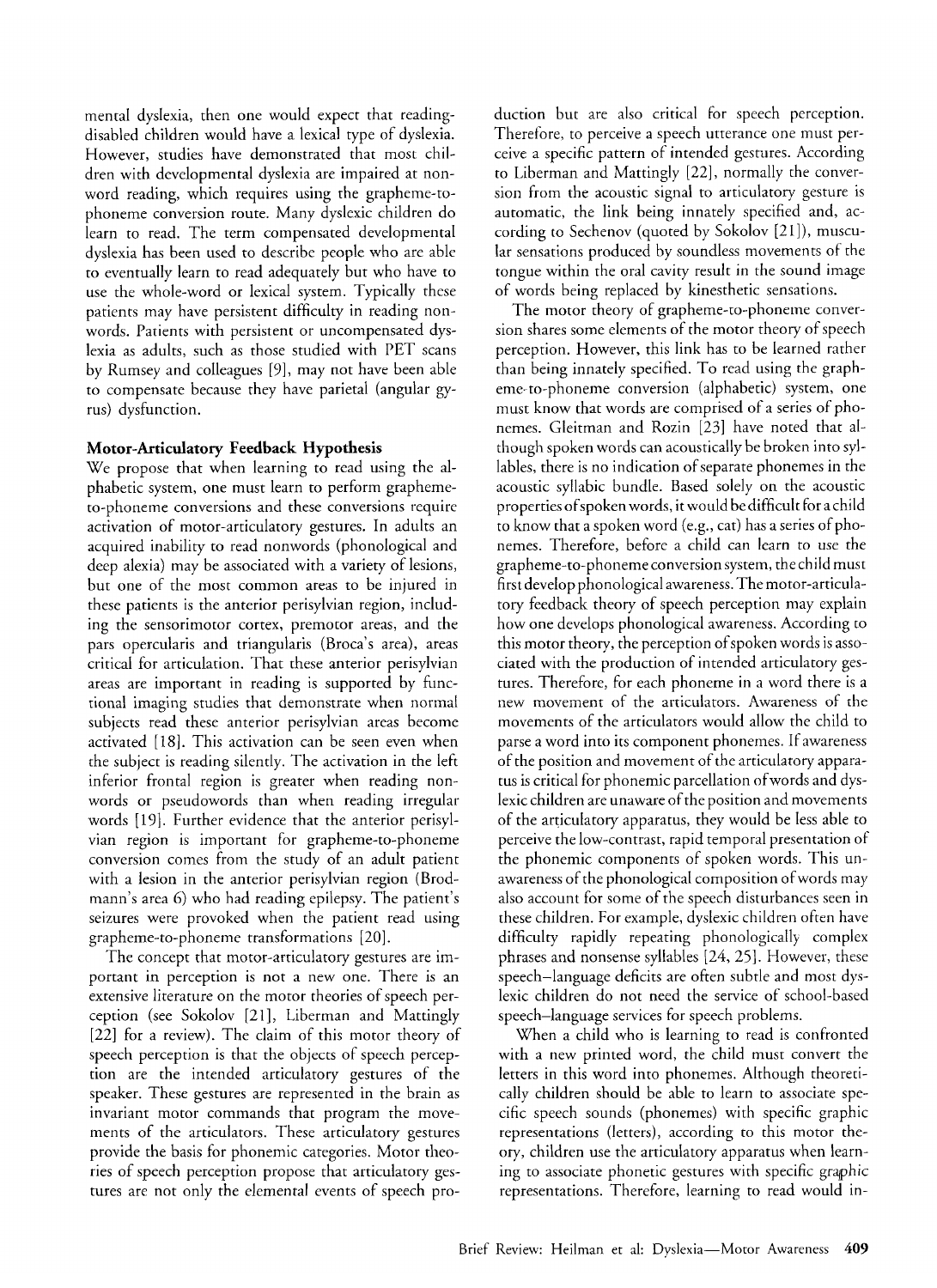volve coupling the specific articulatory gestures that are associated with specific graphemes. These articulatory gestures then can be easily coded into the speech sounds they ordinarily produce. The coupling of articulatory gestures with their auditory (phonemic) and visual (graphemic) representations is, perhaps, why children move their lips and tongue when learning to read. Sokolov [21] notes that several investigators have reported that the mechanical retardation of articulation by clamping the lips and tongue between the teeth hinders children in learning to read. As one becomes a skilled reader, one may be able to use articulatory gestures without making overt movements. However, studies using electromyograms of the tongue during silent reading does reveal activity [21]. In addition, even when adults with good reading skills are presented with novel nonwords they may revert to overtly moving their articulatory apparatus.

As we discussed, children with phonologic developmental dyslexia have the most difficulty reading nonwords and have a deficit in their ability to learn how to convert graphemes into phonemes. According to the articulatory feedback hypothesis, developmentally dyslexic children may be reading disabled because they are unable to spontaneously use articulatory gestures when attempting to convert graphemes to phonemes.

There are several studies that appear to support the articulatory feedback hypothesis of developmental dyslexia. Montgomery [26] studied dyslexic and normal children who were the same reading age (approximately 8 years) but different chronological ages. The children were presented with 10 different phonemes and 9 cartoons of midsagittal sections through the head that illustrated the position of tongue, teeth, and lips used to articulate these phonemes. After hearing a specific phoneme, the child was asked to repeat the phoneme and to point to the cartoon that best illustrated the position of the articulators when producing this phoneme. Montgomery [26] found the dyslexic children, when compared with controls, were severely impaired at this task. Because the children were able to normally repeat the phoneme, a deficit on this articulatory awareness task could not be explained by an auditory perceptual defect. Rather it appears that the children were unaware of the movements and position of their articulators when they were producing phonemes. This unawareness of their articulators when producing phonemes may be responsible for an inability to convert graphemes into phonemes. Magnusson and Naucler [27] demonstrated that phonological awareness is one of the best predictors of dyslexia, and unawareness of one's articulatory gestures may also account for impaired phonological awareness.

If awareness of the movement and position of one's own articulatory apparatus plays an important role in both phonological awareness and in the ability to convert graphemes into phonemes, then treatment of dyslexia should include speech therapy that teaches the dyslexic to be aware of the articulatory gestures. Alexander and her coworkers [28] studied 10 dyslexic children. These dyslexic childrens' phonological awareness skills were assessed with the Lindamood Auditory Conceptualization Test, and they demonstrated a marked impairment on this skill. The children were also tested with the Word Identification and Word Attack subtests of the Woodcock Reading Master Test [29]. The children were then trained using the Auditory Discrimination in Depth (ADD) program of Lindamood and Lindamood [30]. In this program subjects are first trained in oral motor awareness. This program uses proprioceptive and tactile information from the articulators and visual information from a mirror that allows the subjects to view their mouths while they make individual speech sounds or phonemes. When they make speech sounds they also receive auditory feedback. For example, when subjects make a /b/ sound and watch themselves in the mirror, they note that this sound is made by closing the lips and letting the air explode out of the mouth. Each one of the phonemes is also given a name that reinforces the motor characteristics of the articulatory gesture. For example, the bilabial plosives are called "lip poppers." Whereas a /b/ is a noisy lip popper (voiced), a *Ipl* is a quiet lip popper (unvoiced). After subjects discover what their articulators are doing when making speech sounds and they learn to describe and label the articulatory characteristics of the 39 phonemes used in English, they are taught to select cartoons of the articulatory apparatus that best represent each of the articulatory motor characteristics of the 33 phonemes. This training in oral awareness allows the subjects to become consciously aware of the distinctive position and movements used to produce phonemes. Following this oral awareness training, the subject receives phonological awareness training and learns to associate graphemes with the articulatory gestures that produce the target phonemes. Students then practice reading pseudowords of increasing complexity. Following training, not only did the children in the study by Alexander and colleagues [28] demonstrate a remakable improvement on tests of phonological awareness, but they also improved their performance on both the Word Identification and Word Attack Tests *[29].* This latter task depends on grapheme-to-phoneme conversions, and with this training the subjects of Alexander and colleagues [28] improved so that they were in the normal range.

The oral awareness study of Montgomery [26] and the treatment study of Alexander and coworkers [28] provide support for the motor-articulatory awareness theory of dyslexia.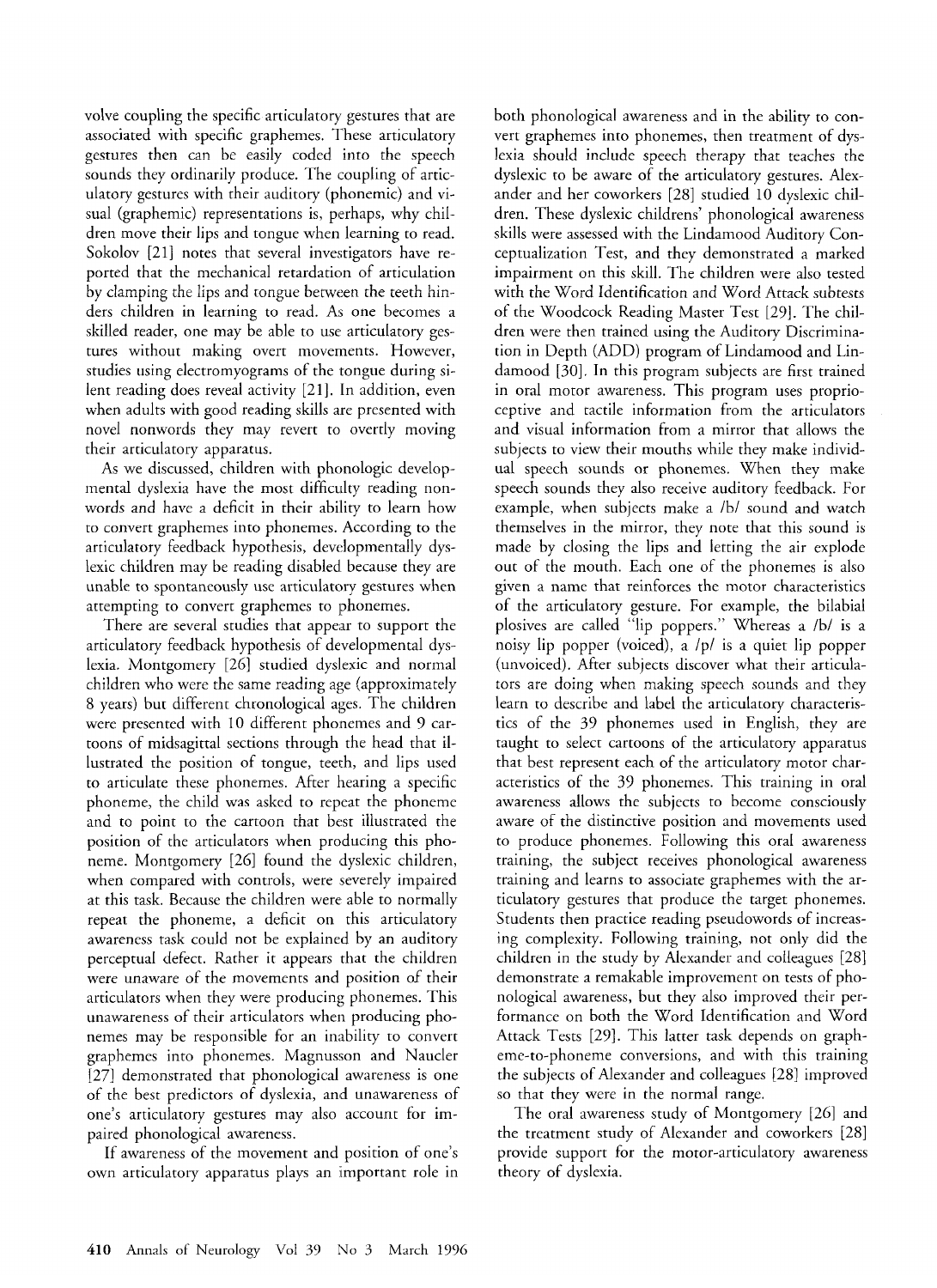#### **Possible Causes of Unawareness**

What remains unclear is why dyslexic children would be unaware of the position and movement of their articulators. There are several possibilities. There may be an articulatory or phonetic programming defect. Articulatory and phonetic production deficits have been reported in dyslexic children [31]. The presence of speech programming disorders suggests that their articulatory motor representations are disordered or poorly specified. However, these speech defects are not always strongly associated with dyslexia and are usually gone or minimal by school age when the child learns to read.

Maher and associates [32] reported aphasic patients who made frequent paraphasic errors when speaking but were unaware of their errors. When their speech was recorded and played back to them, they were easily able to recognize their errors. Studies of these patients suggest that they may not have recognized their on line errors because their speech was effortful and they may not have had residual attentional capacity to simultaneously speak and monitor their own speech. Therefore, perhaps dyslexic children also have difficulty simultaneously speaking and monitoring their articulators. By the term "unawareness" we mean a feedback failure rather than a failure to reach conscious awareness. Feedback failures may also be caused by sensory deficits. Although there is no evidence that dyslexic children have elemental sensory disorders of the articulatory apparatus, perhaps there is a defect in the magnocellular division of the ventral posterior medial nucleus of the thalamus (similar to that seen in the auditory and visual geniculate nuclei) that impairs tactile and proprioceptive feedback from the articulatory apparatus. A feedback failure may also account for the delay in developing articulatory motor representations. Although sensory deficits of this magnitude should also preclude the development of normal speech, perhaps the articulatory awareness required for reading is greater than that needed for speech.

Unawareness in a brain-damaged population is most commonly related to either inattention or to a representation deficit (see Heilman and colleagues [33]). One of us (A.W.A.) has noted that dyslexic children are often unaware of debris left around their mouth after eating. In monkeys, whereas lesions of both banks of the frontal arcuate sulcus (Brodmann's area 8) produce unawareness or neglect of extrapersonal space, Rizzolatti and collaborators [34] demonstrated that postarcuate lesions (Brodmann's areas 6 or perisylvian premotor cortex) produce inattention around the monkey's mouth. As we discussed, not only may anterior perisylvian lesions cause an impairment of graphemeto-phoneme conversion, but Galaburda's postmortem study of dyslexic subjects also demonstrated anterior perisylvian anomalies. In a series of clinical studies, Bisiach and his coworkers [35] demonstrated that unawareness and inattention may be caused by a representational deficit, and Coslett (personal communication) demonstrated that a patient with a cerebral lesion had a representational deficit for his hand but not for space. Perhaps developmentally dyslexic children have a representational deficit for their articulatory apparatus (i.e., mouth, lips, tongue, and so on). Such a deficit would interfere with their awareness of their own articulators. This unawareness would impair the development of graphemic-articulatory-phonemic associations and induce developmental dyslexia.

Supported by the Medical Research Service of the Department of Veterans Affairs.

We thank Patricia Heilman for her encouragement and guidance, Anne Crawford for manuscript preparation, and Janet Wootten for editing the manuscript.

#### **References**

- 1. Fletcher JM, Francis DJ, Rourke BP, et al. The validity of discrepancy-based definitions of reading disabilities. J Learn Disabil 1992;25:555-561
- 2. Shaywitz SE, Escobar MD, Shaywitz BA, et al. Evidence that dyslexia may represent the lower tail of a normal distribution of reading ability. N Engl J Med 1992;326:145-150
- 3. Pennington BF, Gilger JW, Pads D, et al. Evidence for major gene transmission of developmental dyslexia. JAMA 1991;266: 1527- 1534
- *4.*  Wolff PH, Melngailis I. Family patterns of developmental dyslexia: clinical findings. Am J Med Genet 1994;54:122-131
- *5.*  Livingstone MS, Rosen GD, Drislane FW, et al. Physiological and anatomical evidence for a magnocellular defect in developmental dyslexia. Proc Natl Acad Sci USA 1991;88:7943-7947
- 6. Déjerine J. Sur un cas de cécité verbal avec agraphie suiui d'autopsie. Mem Soc Biol. 1981;3:197-201
- 7. Chase CH, Tallal P. A developmental interactive activation model of the word superiority effect. J Exp Child Psycho1 1990;49:448-487
- 8. Galaburda AM, Sherman GF, Kosen GD, et al. Developmental dyslexia: four consecutive patients with cortical anomalies. Ann Neurol 1985;18:222-223
- 9. Rumsey JM, Zametkin AJ, Andreason P, et al. Normal activation of fronrotemporal language cortex in dyslexia as measured with  $O^{15}$  positron emission tomography. Arch Neurol 1994; *5* 1 :27-38
- 10. Galaburda AM. Neurology of developmental dyslexia. Curt Opin Neurobiol 1993;3:237-242
- 11. Ta!lal P, Piercy M. Defects of non-verbal auditory perception in children with developmental aphasia. Nature 1973;16:468- *469*
- 12. Orton ST. Reading, writing and speech problems in children. New York: Norton, 1937
- 13. Geschwind N, Levitsky W. Human brain-left-right asymrnetries in temporal speech region. Science 1968;16:186-187
- 14. Foundas AL, Leonard CM, Gilmore R, et al. Planum temporale asymmetry and language dominance. Neuropsychologia 1994;32: 1225- 123 1
- 15. Leonard CM, Voeller KK, Lombardino LJ, et al. Anomalous cerebral structure in dyslexia revealed with magnetic resonance imaging. Arch Neurol 1993;50:461-469